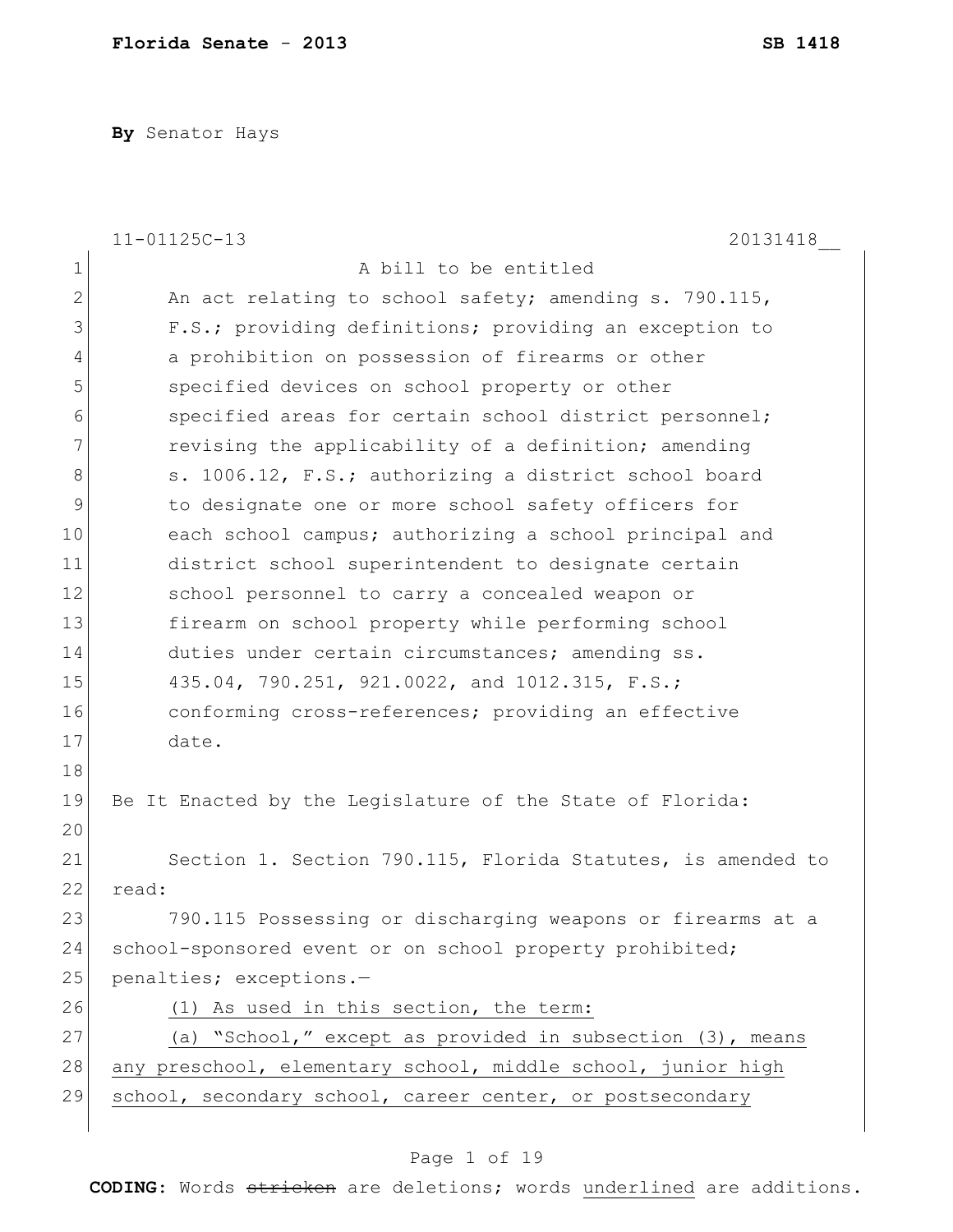11-01125C-13 20131418\_\_ 30 school, whether public or nonpublic. 31 (b) "School district" means a school district organized and  $32$  existing pursuant to s. 4(a), Art. IX of the State Constitution. 33 (2)  $(2)$   $(1)$  A person who exhibits any sword, sword cane, 34 firearm, electric weapon or device, destructive device, or other 35 weapon as defined in s. 790.001(13), including a razor blade, 36 box cutter, or common pocketknife, except as authorized in 37 support of school-sanctioned activities, in the presence of one 38 or more persons in a rude, careless, angry, or threatening 39 manner and not in lawful self-defense, at a school-sponsored 40 event or on the grounds or facilities of any school, school bus, 41 or school bus stop, or within 1,000 feet of the real property 42 that comprises a public or private elementary school, middle 43 school, or secondary school, during school hours or during the 44 time of a sanctioned school activity, commits a felony of the 45 third degree, punishable as provided in s.  $775.082$ , s.  $775.083$ , 46 or s. 775.084. This subsection does not apply to the exhibition 47 of a firearm or weapon on private real property within 1,000 48 feet of a school by the owner of such property or by a person 49 whose presence on such property has been authorized, licensed, 50 or invited by the owner.

51 (3) This section does not apply to school district 52 personnel who have been designated by a school principal or by 53 the district school superintendent as authorized to carry a 54 concealed weapon or firearm on school district property.

55 (a) A school principal or the district school 56 superintendent may designate one or more school district 57 personnel to carry a concealed weapon or firearm on school 58 district property.

#### Page 2 of 19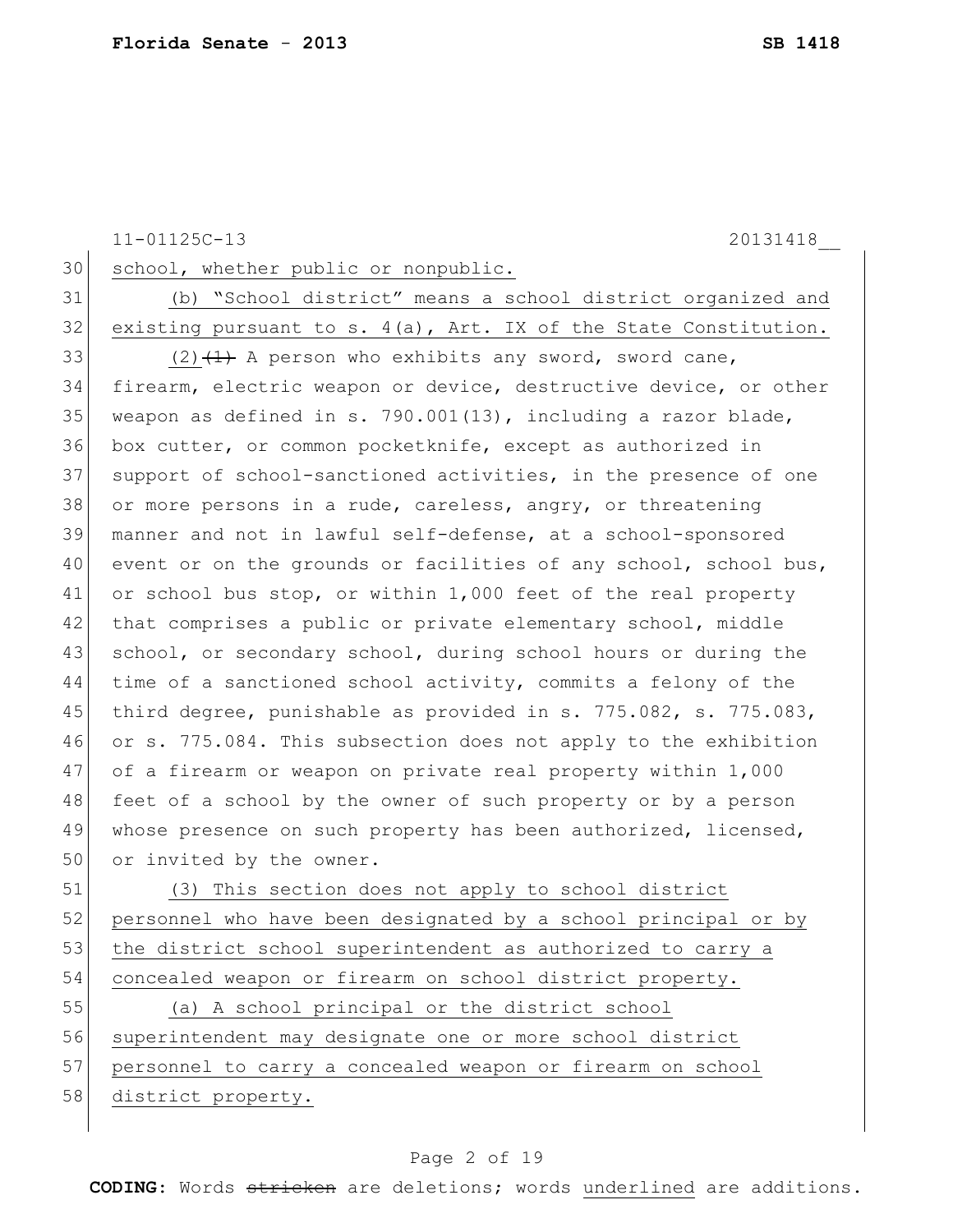|    | $11 - 01125C - 13$<br>20131418                                   |
|----|------------------------------------------------------------------|
| 59 | (b) A designee authorized to carry a concealed weapon or         |
| 60 | firearm on school district property under this subsection may    |
| 61 | carry such weapon or firearm in a concealed manner only and may  |
| 62 | do so only while performing his or her official school duties.   |
| 63 | Additionally, the designee must submit to the authorizing        |
| 64 | principal or authorizing superintendent proof of completion of   |
| 65 | training or experience as described in ss. 493.6113(3) (b) and   |
| 66 | $493.6303(4)$ .                                                  |
| 67 | (c) For purposes of this subsection, "school" means any          |
| 68 | public elementary school, public middle school, public junior    |
| 69 | high school, or public secondary school.                         |
| 70 | $(4)$ $(2)$ (a) A person shall not possess any firearm, electric |
| 71 | weapon or device, destructive device, or other weapon as defined |
| 72 | in s. 790.001(13), including a razor blade or box cutter, except |
| 73 | as authorized in support of school-sanctioned activities, at a   |
| 74 | school-sponsored event or on the property of any school, school  |
| 75 | bus, or school bus stop; however, a person may carry a firearm:  |
| 76 | 1. In a case to a firearms program, class or function which      |
| 77 | has been approved in advance by the principal or chief           |
| 78 | administrative officer of the school as a program or class to    |
| 79 | which firearms could be carried;                                 |
| 80 | 2. In a case to a career center having a firearms training       |
| 81 | range; or                                                        |
| 82 | 3. In a vehicle pursuant to s. 790.25(5); except that            |
| 83 | school districts may adopt written and published policies that   |
| 84 | waive the exception in this subparagraph for purposes of student |
| 85 | and campus parking privileges.                                   |
| 86 |                                                                  |
| 87 | For the purposes of this section, "school" means any preschool,  |

## Page 3 of 19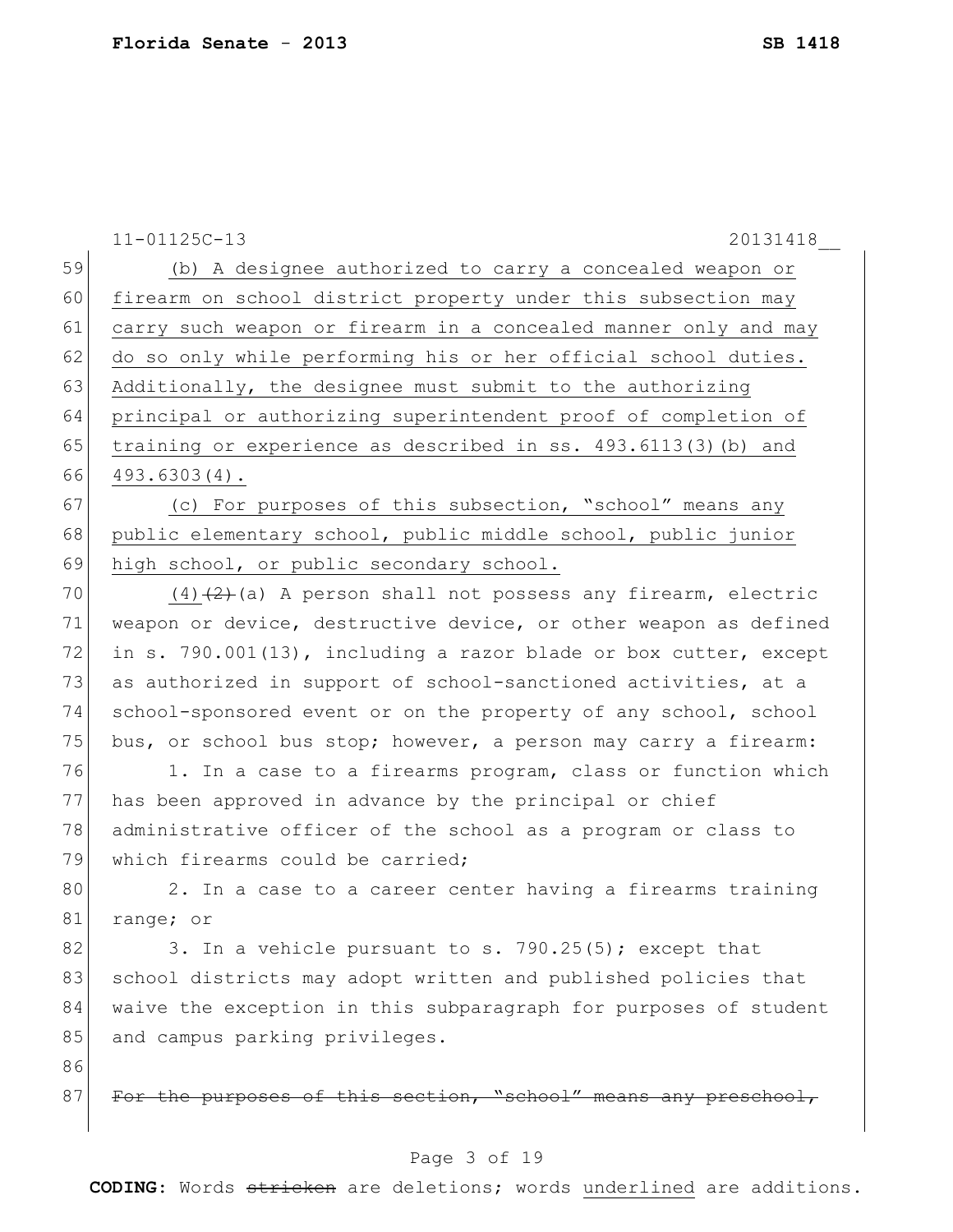11-01125C-13 20131418\_\_ 88 elementary school, middle school, junior high school, secondary 89 school, career center, or postsecondary school, whether public 90 or nonpublic. 91 (b) A person who willfully and knowingly possesses any 92 electric weapon or device, destructive device, or other weapon 93 as defined in s. 790.001(13), including a razor blade or box 94 cutter, except as authorized in support of school-sanctioned 95 activities, in violation of this subsection commits a felony of 96 the third degree, punishable as provided in s. 775.082, s. 97 775.083, or s. 775.084. 98  $\vert$  (c)1. A person who willfully and knowingly possesses any 99 firearm in violation of this subsection commits a felony of the 100 third degree, punishable as provided in s. 775.082, s. 775.083, 101 or s. 775.084. 102 2. A person who stores or leaves a loaded firearm within 103 the reach or easy access of a minor who obtains the firearm and 104 commits a violation of subparagraph 1. commits a misdemeanor of 105 the second degree, punishable as provided in s. 775.082 or s. 106 775.083; except that this does not apply if the firearm was 107 stored or left in a securely locked box or container or in a 108 location which a reasonable person would have believed to be 109 secure, or was securely locked with a firearm-mounted push-110 button combination lock or a trigger lock; if the minor obtains 111 the firearm as a result of an unlawful entry by any person; or 112 to members of the Armed Forces, National Guard, or State 113 Militia, or to police or other law enforcement officers, with

114 respect to firearm possession by a minor which occurs during or 115 incidental to the performance of their official duties.

116 (d) A person who discharges any weapon or firearm while in

#### Page 4 of 19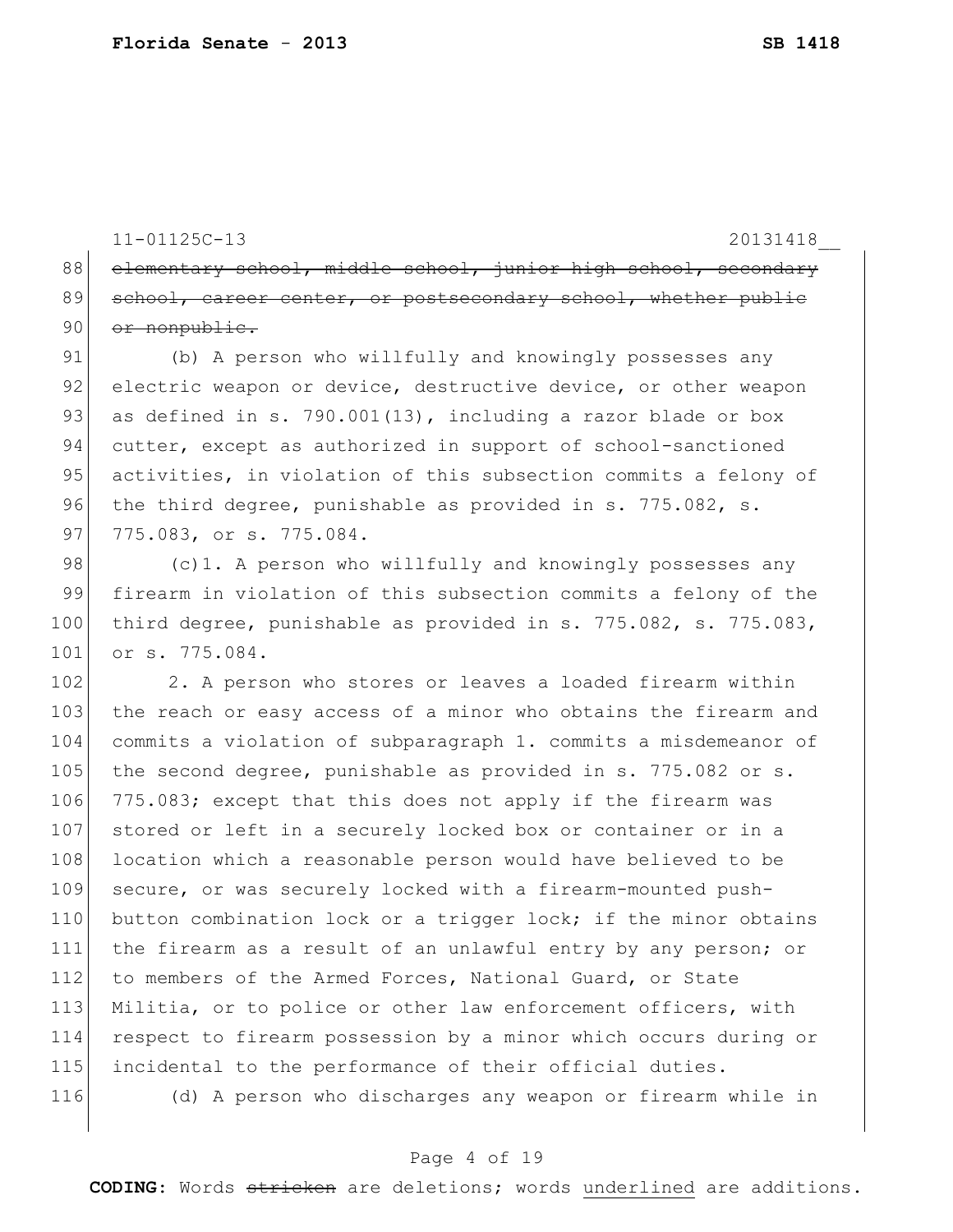|     | $11 - 01125C - 13$<br>20131418                                   |
|-----|------------------------------------------------------------------|
| 117 | violation of paragraph (a), unless discharged for lawful defense |
| 118 | of himself or herself or another or for a lawful purpose,        |
| 119 | commits a felony of the second degree, punishable as provided in |
| 120 | s. 775.082, s. 775.083, or s. 775.084.                           |
| 121 | (e) The penalties of this subsection shall not apply to          |
| 122 | persons licensed under s. 790.06. Persons licensed under s.      |
| 123 | 790.06 shall be punished as provided in s. 790.06(12), except    |
| 124 | that a licenseholder who unlawfully discharges a weapon or       |
| 125 | firearm on school property as prohibited by this subsection      |
| 126 | commits a felony of the second degree, punishable as provided in |
| 127 | s. 775.082, s. 775.083, or s. 775.084.                           |
| 128 | $(5)$ $(3)$ This section does not apply to any law enforcement   |
| 129 | officer as defined in s. 943.10(1), (2), (3), (4), (6), (7),     |
| 130 | $(8)$ , $(9)$ , or $(14)$ .                                      |
| 131 | $(6)$ $(4)$ Notwithstanding s. 985.24, s. 985.245, or s.         |
| 132 | 985.25(1), any minor under 18 years of age who is charged under  |
| 133 | this section with possessing or discharging a firearm on school  |
| 134 | property shall be detained in secure detention, unless the state |
| 135 | attorney authorizes the release of the minor, and shall be given |
| 136 | a probable cause hearing within 24 hours after being taken into  |
| 137 | custody. At the hearing, the court may order that the minor      |
| 138 | continue to be held in secure detention for a period of 21 days, |
| 139 | during which time the minor shall receive medical, psychiatric,  |
| 140 | psychological, or substance abuse examinations pursuant to s.    |
| 141 | 985.18, and a written report shall be completed.                 |
| 142 | Section 2. Paragraph (b) of subsection (2) of section            |
| 143 | 1006.12, Florida Statutes, is amended, and subsection (3) is     |
| 144 | added to that section, to read:                                  |

145 1006.12 School resource officers and school safety

## Page 5 of 19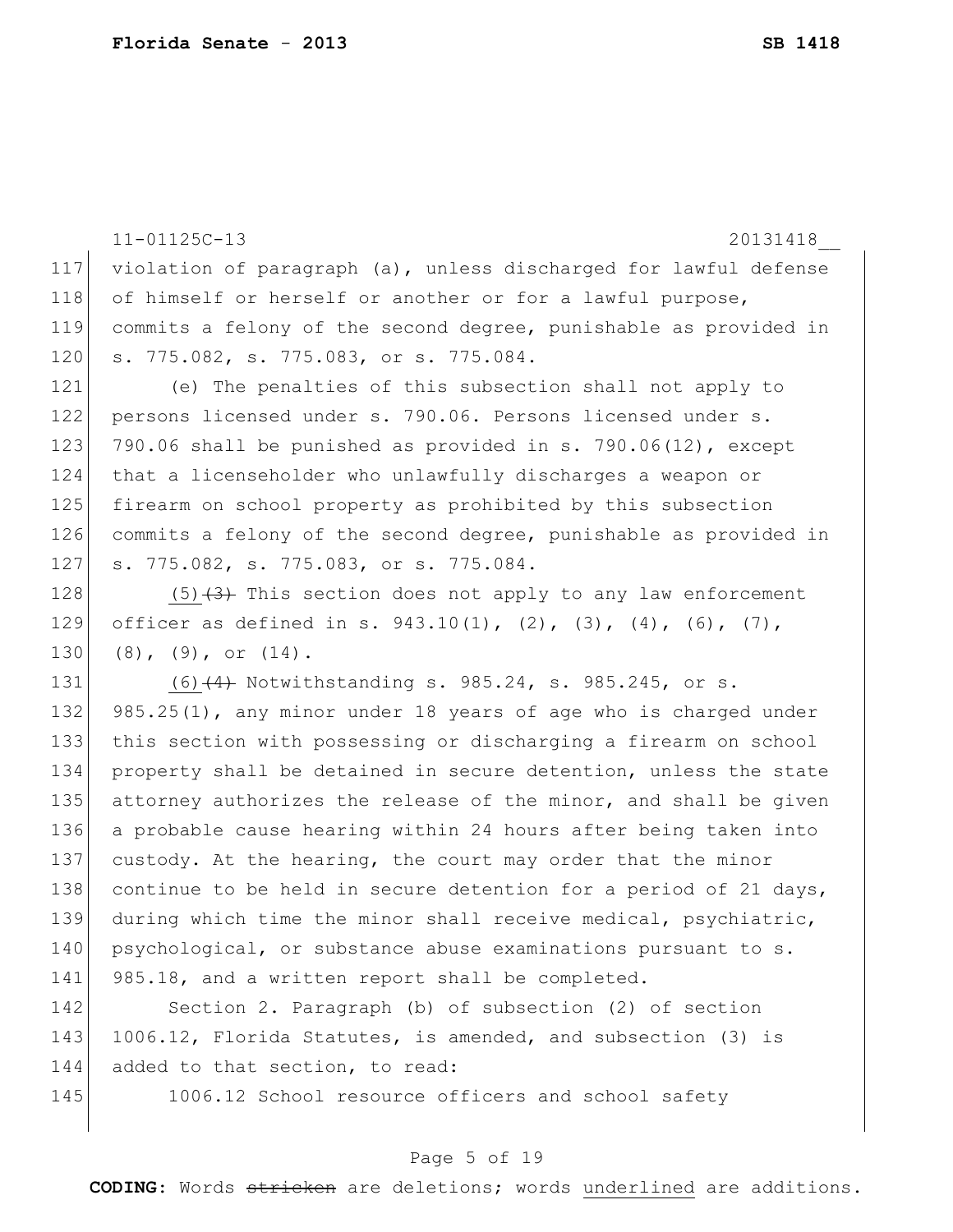|     | $11 - 01125C - 13$<br>20131418                                   |
|-----|------------------------------------------------------------------|
| 146 | officers.-                                                       |
| 147 | (2)                                                              |
| 148 | (b) A district school board may commission one or more           |
| 149 | school safety officers for the protection and safety of school   |
| 150 | personnel, property, and students on each school campus within   |
| 151 | the school district. The district school superintendent may      |
| 152 | recommend and the district school board may appoint the one or   |
| 153 | more school safety officers.                                     |
| 154 | (3) A school principal or the district school                    |
| 155 | superintendent may also authorize one or more school district    |
| 156 | personnel to carry a concealed weapon or firearm on school       |
| 157 | district property under s. 790.115(3).                           |
| 158 | Section 3. Paragraphs (p) and (q) of subsection (2) of           |
| 159 | section 435.04, Florida Statutes, are amended to read:           |
| 160 | 435.04 Level 2 screening standards.-                             |
| 161 | (2) The security background investigations under this            |
| 162 | section must ensure that no persons subject to the provisions of |
| 163 | this section have been arrested for and are awaiting final       |
| 164 | disposition of, have been found quilty of, regardless of         |
| 165 | adjudication, or entered a plea of nolo contendere or quilty to, |
| 166 | or have been adjudicated delinquent and the record has not been  |
| 167 | sealed or expunged for, any offense prohibited under any of the  |
| 168 | following provisions of state law or similar law of another      |
| 169 | jurisdiction:                                                    |
| 170 | (p) Section 790.115(2) $790.115(1)$ , relating to exhibiting     |
| 171 | firearms or weapons within 1,000 feet of a school.               |
| 172 | (q) Section 790.115(4)(b) 790.115(2)(b), relating to             |
| 173 | possessing an electric weapon or device, destructive device, or  |
| 174 | other weapon on school property.                                 |
|     |                                                                  |

## Page 6 of 19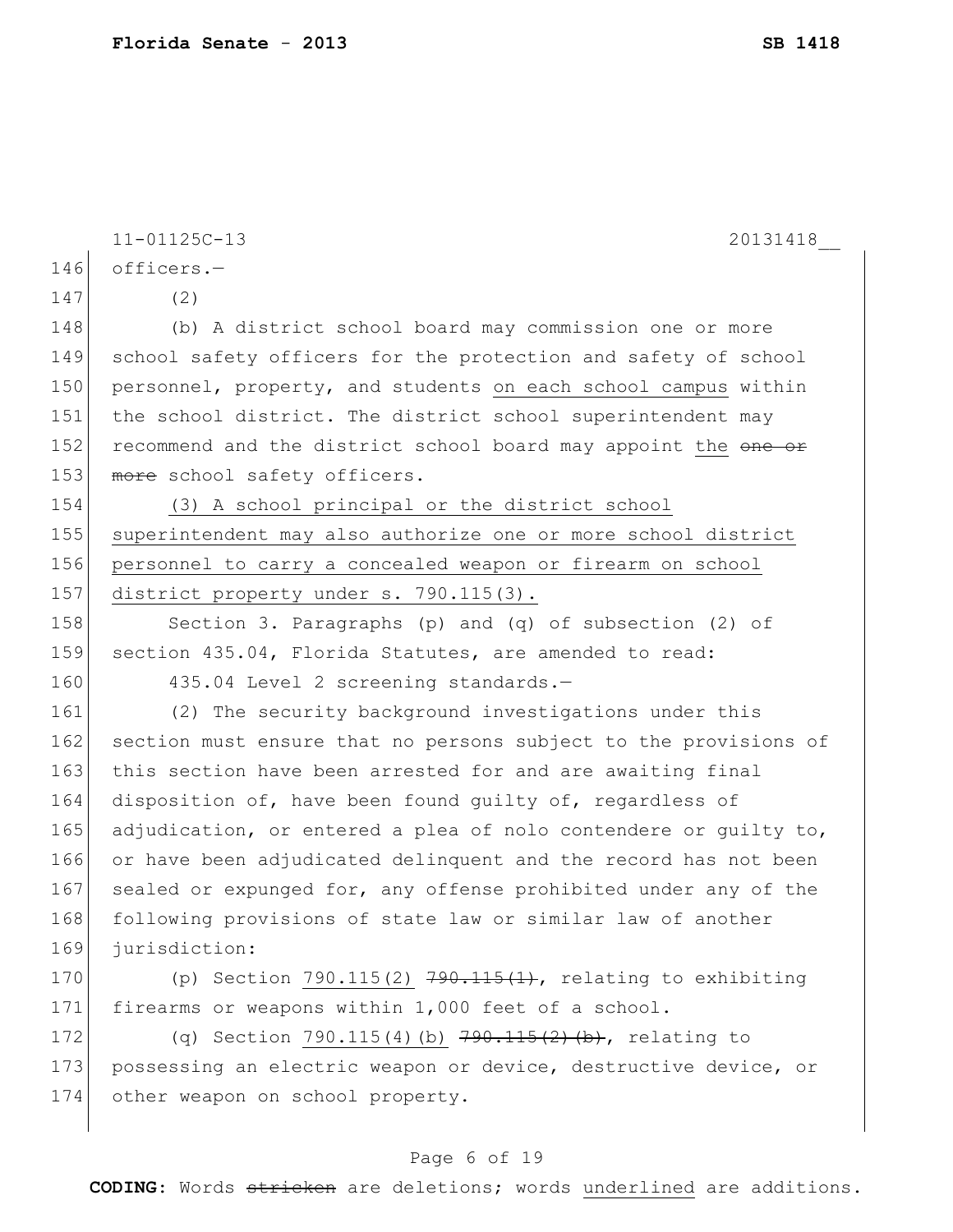|     | $11 - 01125C - 13$                             |        | 20131418                                                        |  |  |
|-----|------------------------------------------------|--------|-----------------------------------------------------------------|--|--|
| 175 |                                                |        | Section 4. Paragraph (a) of subsection (7) of section           |  |  |
| 176 | 790.251, Florida Statutes, is amended to read: |        |                                                                 |  |  |
| 177 |                                                |        | 790.251 Protection of the right to keep and bear arms in        |  |  |
| 178 |                                                |        | motor vehicles for self-defense and other lawful purposes;      |  |  |
| 179 |                                                |        | prohibited acts; duty of public and private employers; immunity |  |  |
| 180 | from liability; enforcement.-                  |        |                                                                 |  |  |
| 181 |                                                |        | (7) EXCEPTIONS. The prohibitions in subsection (4) do not       |  |  |
| 182 | apply to:                                      |        |                                                                 |  |  |
| 183 |                                                |        | (a) Any school property as defined in s. 790.115(1) and         |  |  |
| 184 |                                                |        | regulated under that section <del>s. 790.115</del> .            |  |  |
| 185 |                                                |        | Section 5. Paragraphs (d) and (f) of subsection (3) of          |  |  |
| 186 |                                                |        | section 921.0022, Florida Statutes, are amended to read:        |  |  |
| 187 |                                                |        | 921.0022 Criminal Punishment Code; offense severity ranking     |  |  |
| 188 | $chart. -$                                     |        |                                                                 |  |  |
| 189 |                                                |        | (3) OFFENSE SEVERITY RANKING CHART                              |  |  |
| 190 | $(d)$ LEVEL 4                                  |        |                                                                 |  |  |
| 191 |                                                |        |                                                                 |  |  |
|     | Florida                                        | Felony |                                                                 |  |  |
|     | Statute                                        | Degree | Description                                                     |  |  |
| 192 |                                                |        |                                                                 |  |  |
|     | $316.1935(3)(a)$ 2nd                           |        | Driving at high speed or with wanton                            |  |  |
|     |                                                |        | disregard for safety while fleeing or                           |  |  |
|     |                                                |        | attempting to elude law enforcement                             |  |  |
|     |                                                |        | officer who is in a patrol vehicle with                         |  |  |
|     |                                                |        | siren and lights activated.                                     |  |  |
| 193 |                                                |        |                                                                 |  |  |
|     | 499.0051(1)                                    | 3rd    | Failure to maintain or deliver pedigree                         |  |  |
|     |                                                |        | papers.                                                         |  |  |
| 194 |                                                |        |                                                                 |  |  |
|     |                                                |        |                                                                 |  |  |

## Page 7 of 19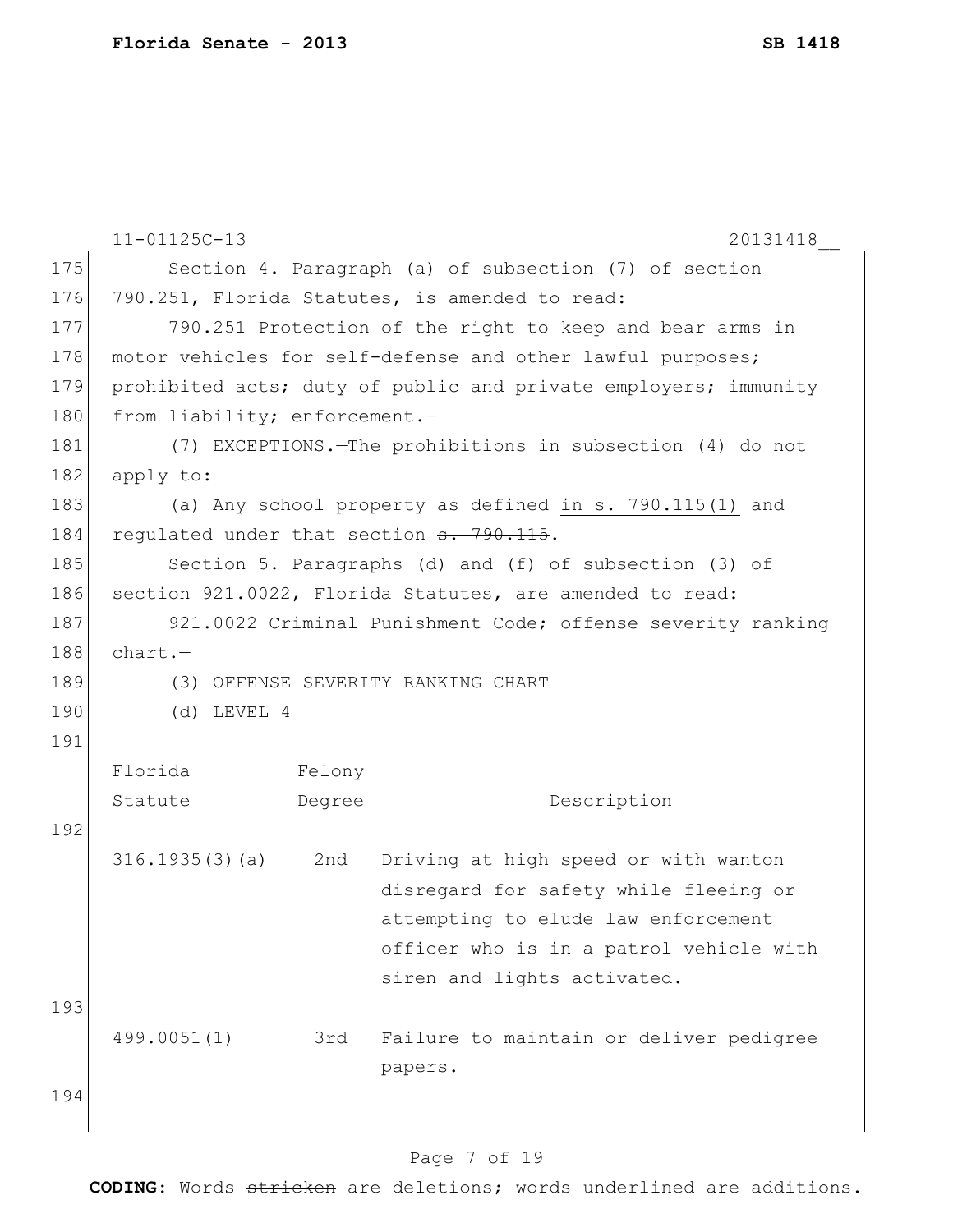11-01125C-13 20131418\_\_ 499.0051(2) 3rd Failure to authenticate pedigree papers. 195 499.0051(6) 2nd Knowing sale or delivery, or possession with intent to sell, contraband prescription drugs. 196 517.07(1) 3rd Failure to register securities. 197 517.12(1) 3rd Failure of dealer, associated person, or issuer of securities to register. 198 784.07(2)(b) 3rd Battery of law enforcement officer, firefighter, etc. 199 784.074(1)(c) 3rd Battery of sexually violent predators facility staff. 200 784.075 3rd Battery on detention or commitment facility staff. 201 784.078 3rd Battery of facility employee by throwing, tossing, or expelling certain fluids or materials. 202 784.08(2)(c) 3rd Battery on a person 65 years of age or older. 203 784.081(3) 3rd Battery on specified official or employee.

### Page 8 of 19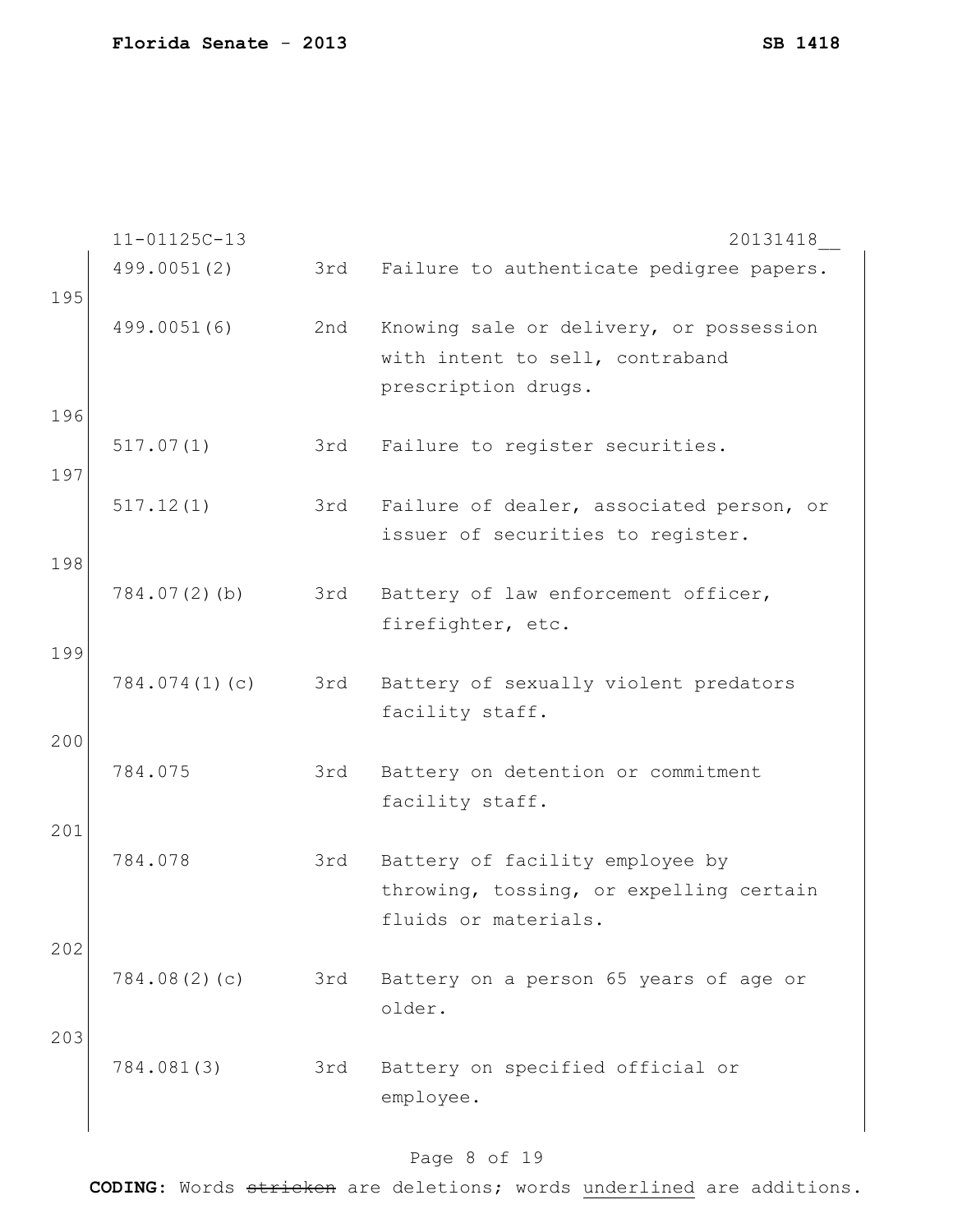11-01125C-13 20131418\_\_ 204 784.082(3) 3rd Battery by detained person on visitor or other detainee. 205 784.083(3) 3rd Battery on code inspector. 206 784.085 3rd Battery of child by throwing, tossing, projecting, or expelling certain fluids or materials. 207 787.03(1) 3rd Interference with custody; wrongly takes minor from appointed guardian. 208 787.04(2) 3rd Take, entice, or remove child beyond state limits with criminal intent pending custody proceedings. 209 787.04(3) 3rd Carrying child beyond state lines with criminal intent to avoid producing child at custody hearing or delivering to designated person. 210 787.07 3rd Human smuggling. 211 790.115(2) 790.115(1) 3rd Exhibiting firearm or weapon within 1,000 feet of a school. 212 790.115(4)(b)  $790.115(2)$  (b) 3rd Possessing electric weapon or device, destructive device, or other weapon on

### Page 9 of 19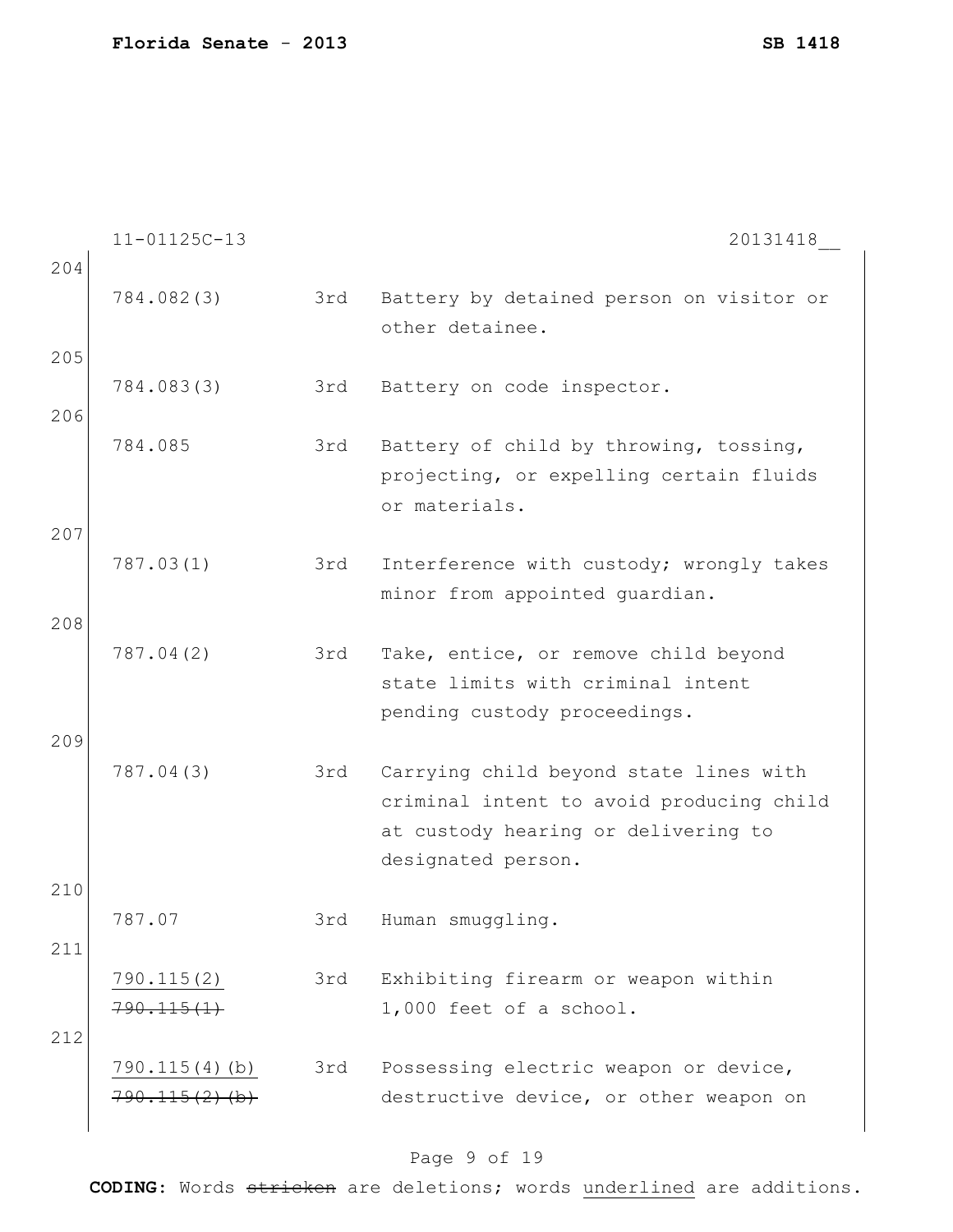|     | $11 - 01125C - 13$  |     | 20131418                                 |
|-----|---------------------|-----|------------------------------------------|
|     |                     |     | school property.                         |
| 213 |                     |     |                                          |
|     | 790.115(4)(c)       | 3rd | Possessing firearm on school property.   |
|     | $790.115(2)$ (e)    |     |                                          |
| 214 |                     |     |                                          |
|     | 800.04(7)(c)        | 3rd | Lewd or lascivious exhibition; offender  |
|     |                     |     | less than 18 years.                      |
| 215 |                     |     |                                          |
|     | 810.02(4)(a)        | 3rd | Burglary, or attempted burglary, of an   |
|     |                     |     | unoccupied structure; unarmed; no        |
|     |                     |     | assault or battery.                      |
| 216 |                     |     |                                          |
|     | 810.02(4)(b)        | 3rd | Burglary, or attempted burglary, of an   |
|     |                     |     | unoccupied conveyance; unarmed; no       |
|     |                     |     | assault or battery.                      |
| 217 |                     |     |                                          |
|     | 810.06              | 3rd | Burglary; possession of tools.           |
| 218 |                     |     |                                          |
|     | 810.08(2)(c)        | 3rd | Trespass on property, armed with firearm |
|     |                     |     | or dangerous weapon.                     |
| 219 |                     |     |                                          |
|     | 812.014(2)(c)3.     | 3rd | Grand theft, 3rd degree \$10,000 or more |
|     |                     |     | but less than \$20,000.                  |
| 220 |                     |     |                                          |
|     | 812.014             | 3rd | Grand theft, 3rd degree, a will,         |
|     | $(2)$ (c) $4.-10$ . |     | firearm, motor vehicle, livestock, etc.  |
| 221 |                     |     |                                          |
|     | 812.0195(2)         | 3rd | Dealing in stolen property by use of the |
|     |                     |     | Internet; property stolen \$300 or more. |
|     |                     |     |                                          |

## Page 10 of 19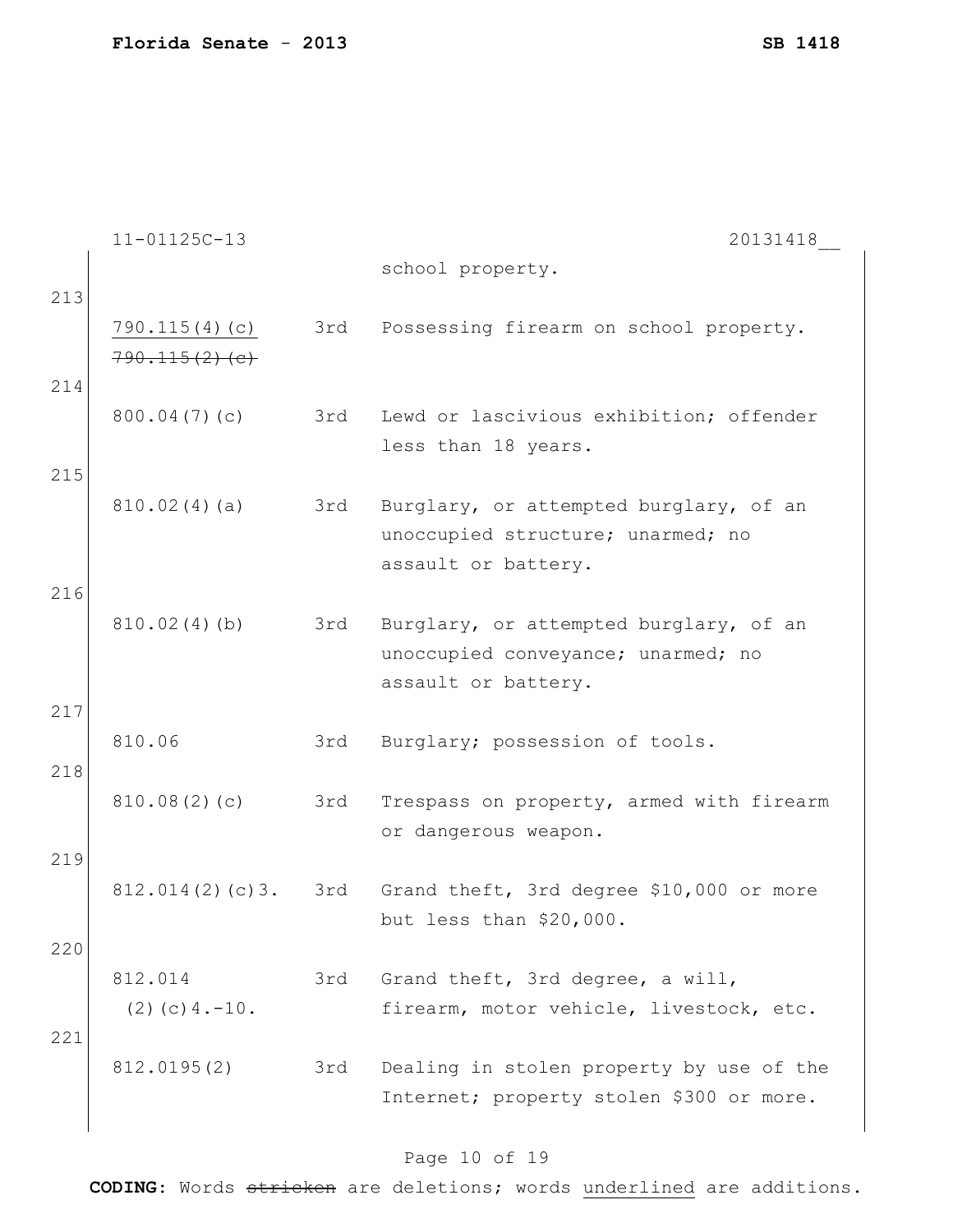11-01125C-13 20131418\_\_ 222 817.563(1) 3rd Sell or deliver substance other than controlled substance agreed upon, excluding s. 893.03(5) drugs. 223 817.568(2)(a) 3rd Fraudulent use of personal identification information. 224 817.625(2)(a) 3rd Fraudulent use of scanning device or reencoder. 225 828.125(1) 2nd Kill, maim, or cause great bodily harm or permanent breeding disability to any registered horse or cattle. 226 837.02(1) 3rd Perjury in official proceedings. 227 837.021(1) 3rd Make contradictory statements in official proceedings. 228 838.022 3rd Official misconduct. 229 839.13(2)(a) 3rd Falsifying records of an individual in the care and custody of a state agency. 230 839.13(2)(c) 3rd Falsifying records of the Department of Children and Family Services. 231 843.021 3rd Possession of a concealed handcuff key

#### Page 11 of 19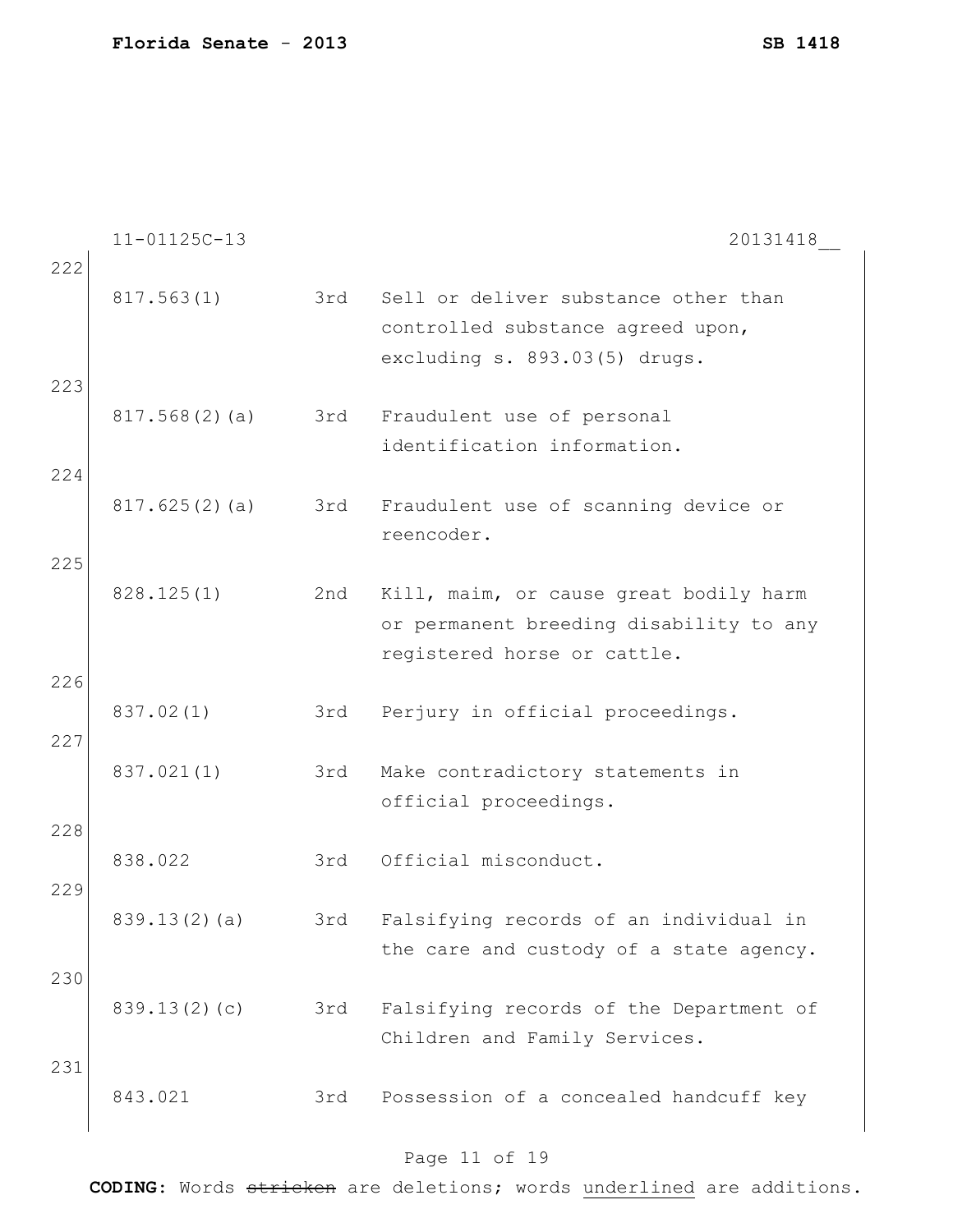|     | $11 - 01125C - 13$ |     | 20131418                                |
|-----|--------------------|-----|-----------------------------------------|
|     |                    |     | by a person in custody.                 |
| 232 |                    |     |                                         |
|     | 843.025            | 3rd | Deprive law enforcement, correctional,  |
|     |                    |     | or correctional probation officer of    |
| 233 |                    |     | means of protection or communication.   |
|     | $843.15(1)$ (a)    | 3rd | Failure to appear while on bail for     |
|     |                    |     | felony (bond estreature or bond         |
|     |                    |     | jumping).                               |
| 234 |                    |     |                                         |
|     | 847.0135(5)(c)     | 3rd | Lewd or lascivious exhibition using     |
|     |                    |     | computer; offender less than 18 years.  |
| 235 |                    |     |                                         |
|     | 874.05(1)          | 3rd | Encouraging or recruiting another to    |
| 236 |                    |     | join a criminal gang.                   |
|     | 893.13(2)(a)1.     | 2nd | Purchase of cocaine (or other s.        |
|     |                    |     | $893.03(1)(a)$ , (b), or (d), (2)(a),   |
|     |                    |     | $(2)$ (b), or $(2)$ (c) 4. drugs).      |
| 237 |                    |     |                                         |
|     | 914.14(2)          | 3rd | Witnesses accepting bribes.             |
| 238 |                    |     |                                         |
|     | 914.22(1)          | 3rd | Force, threaten, etc., witness, victim, |
| 239 |                    |     | or informant.                           |
|     | 914.23(2)          | 3rd | Retaliation against a witness, victim,  |
|     |                    |     | or informant, no bodily injury.         |
| 240 |                    |     |                                         |
|     | 918.12             | 3rd | Tampering with jurors.                  |
|     |                    |     |                                         |

## Page 12 of 19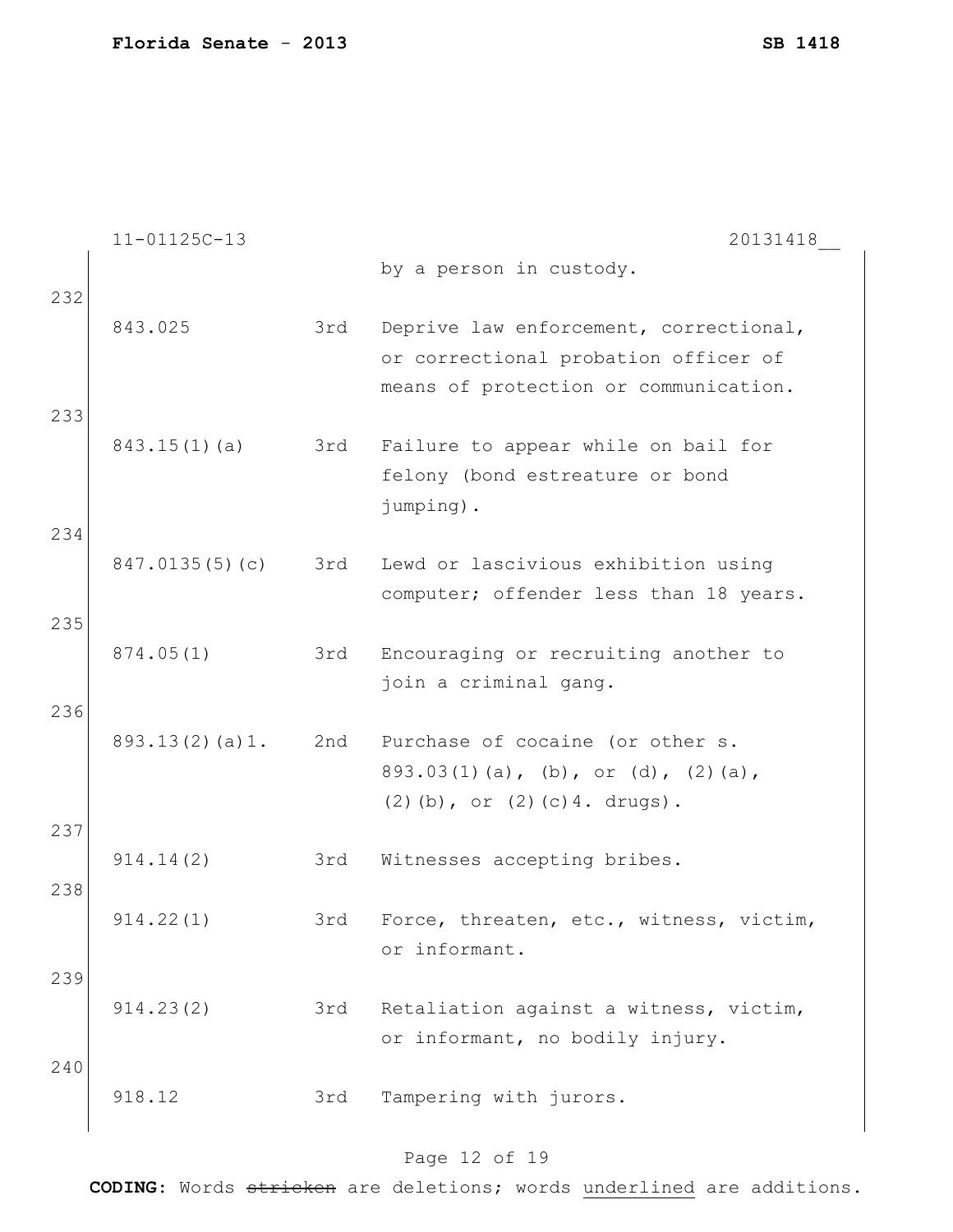```
11-01125C-13 20131418__
241
    934.215 3rd Use of two-way communications device to 
                         facilitate commission of a crime.
242
243 (f) LEVEL 6
244
    Florida
    Statute
                   Felony
                   Degree Description
245
    316.193(2)(b) 3rd Felony DUI, 4th or subsequent 
                          conviction.
246
    499.0051(3) 2nd Knowing forgery of pedigree papers.
247
    499.0051(4) 2nd Knowing purchase or receipt of 
                         prescription drug from unauthorized 
                         person.
248
    499.0051(5) 2nd Knowing sale or transfer of prescription 
                          drug to unauthorized person.
249
    775.0875(1) 3rd Taking firearm from law enforcement 
                          officer.
250
    784.021(1)(a) 3rd Aggravated assault; deadly weapon 
                          without intent to kill.
251
    784.021(1)(b) 3rd Aggravated assault; intent to commit 
                          felony.
```
### Page 13 of 19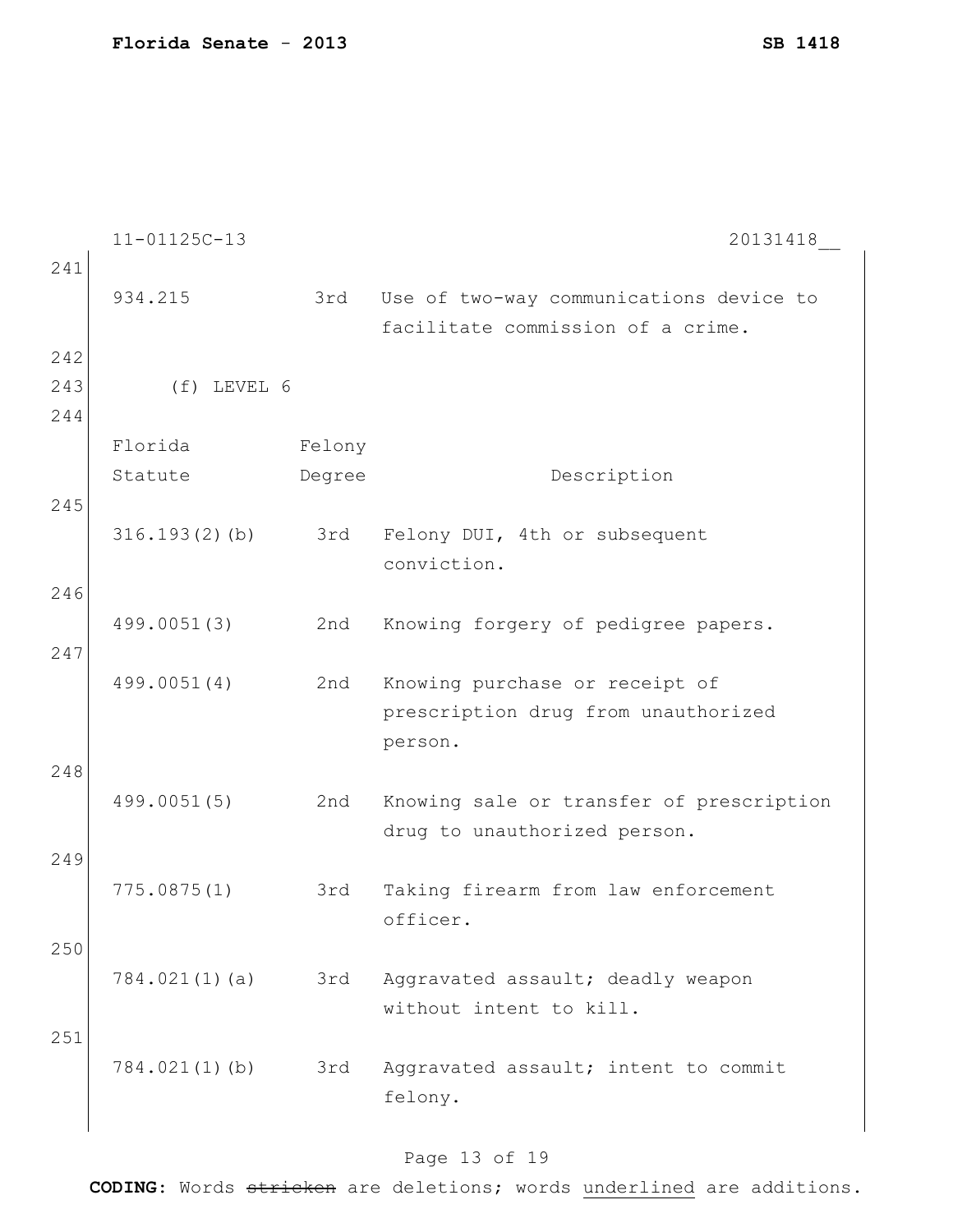11-01125C-13 20131418\_\_ 252 784.041 3rd Felony battery; domestic battery by strangulation. 253 784.048(3) 3rd Aggravated stalking; credible threat. 254 784.048(5) 3rd Aggravated stalking of person under 16. 255 784.07(2)(c) 2nd Aggravated assault on law enforcement officer. 256 784.074(1)(b) 2nd Aggravated assault on sexually violent predators facility staff. 257 784.08(2)(b) 2nd Aggravated assault on a person 65 years of age or older. 258 784.081(2) 2nd Aggravated assault on specified official or employee. 259 784.082(2) 2nd Aggravated assault by detained person on visitor or other detainee. 260 784.083(2) 2nd Aggravated assault on code inspector. 261 787.02(2) 3rd False imprisonment; restraining with purpose other than those in s. 787.01. 262 790.115(4)(d) 2nd Discharging firearm or weapon on school

### Page 14 of 19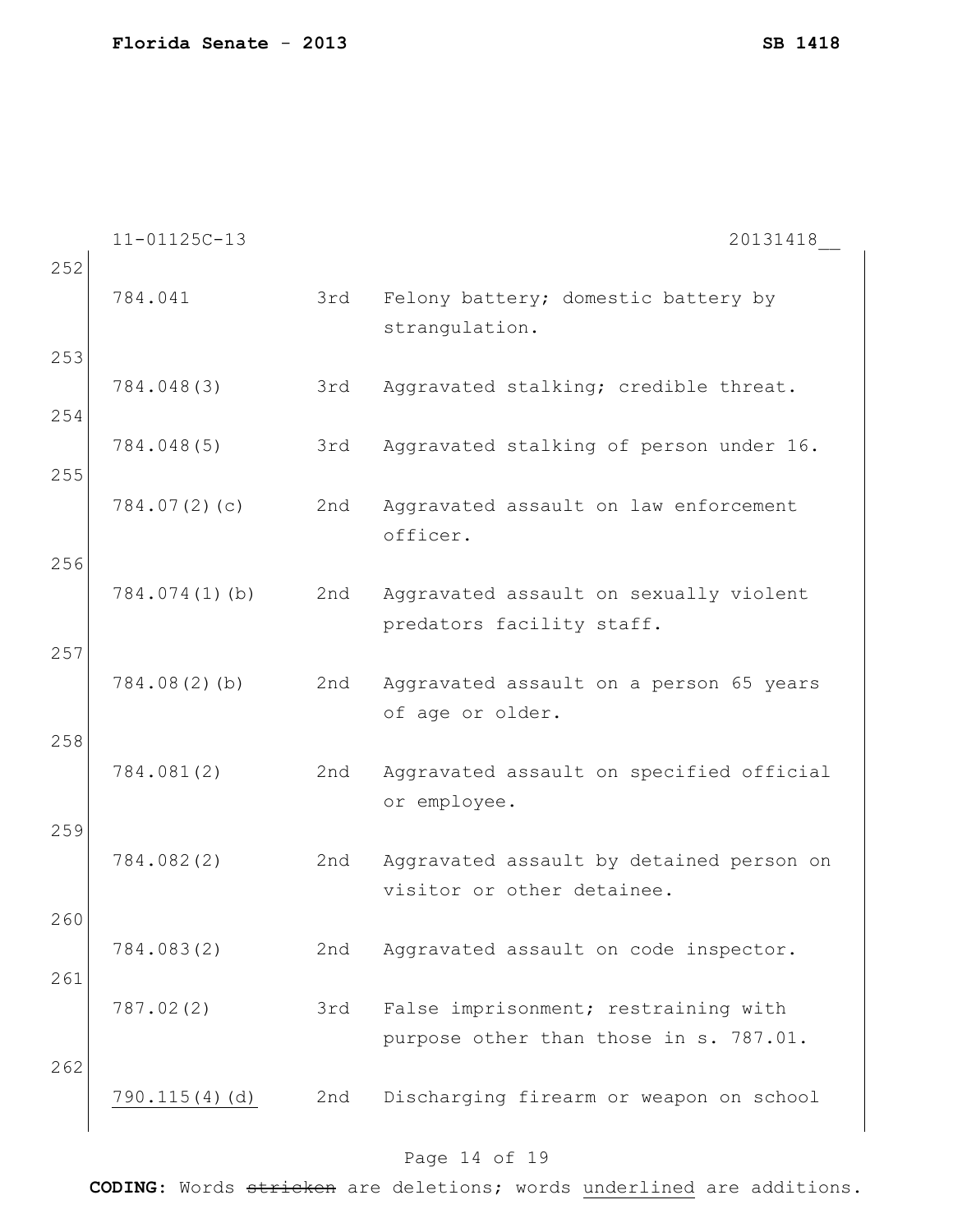|     | $11 - 01125C - 13$ |     | 20131418                                 |
|-----|--------------------|-----|------------------------------------------|
|     | $790.115(2)$ (d)   |     | property.                                |
| 263 |                    |     |                                          |
|     | 790.161(2)         | 2nd | Make, possess, or throw destructive      |
|     |                    |     | device with intent to do bodily harm or  |
|     |                    |     | damage property.                         |
| 264 |                    |     |                                          |
|     | 790.164(1)         | 2nd | False report of deadly explosive, weapon |
|     |                    |     | of mass destruction, or act of arson or  |
|     |                    |     | violence to state property.              |
| 265 |                    |     |                                          |
|     | 790.19             | 2nd | Shooting or throwing deadly missiles     |
|     |                    |     | into dwellings, vessels, or vehicles.    |
| 266 |                    |     |                                          |
|     | 794.011(8)(a)      | 3rd | Solicitation of minor to participate in  |
|     |                    |     | sexual activity by custodial adult.      |
| 267 |                    |     |                                          |
|     | 794.05(1)          | 2nd | Unlawful sexual activity with specified  |
|     |                    |     | minor.                                   |
| 268 |                    |     |                                          |
|     | 800.04(5)(d)       | 3rd | Lewd or lascivious molestation; victim   |
|     |                    |     | 12 years of age or older but less than   |
|     |                    |     | 16 years; offender less than 18 years.   |
| 269 |                    |     |                                          |
|     | 800.04(6)(b)       | 2nd | Lewd or lascivious conduct; offender 18  |
|     |                    |     | years of age or older.                   |
| 270 |                    |     |                                          |
|     | 806.031(2)         | 2nd | Arson resulting in great bodily harm to  |
|     |                    |     | firefighter or any other person.         |
| 271 |                    |     |                                          |
|     |                    |     |                                          |

## Page 15 of 19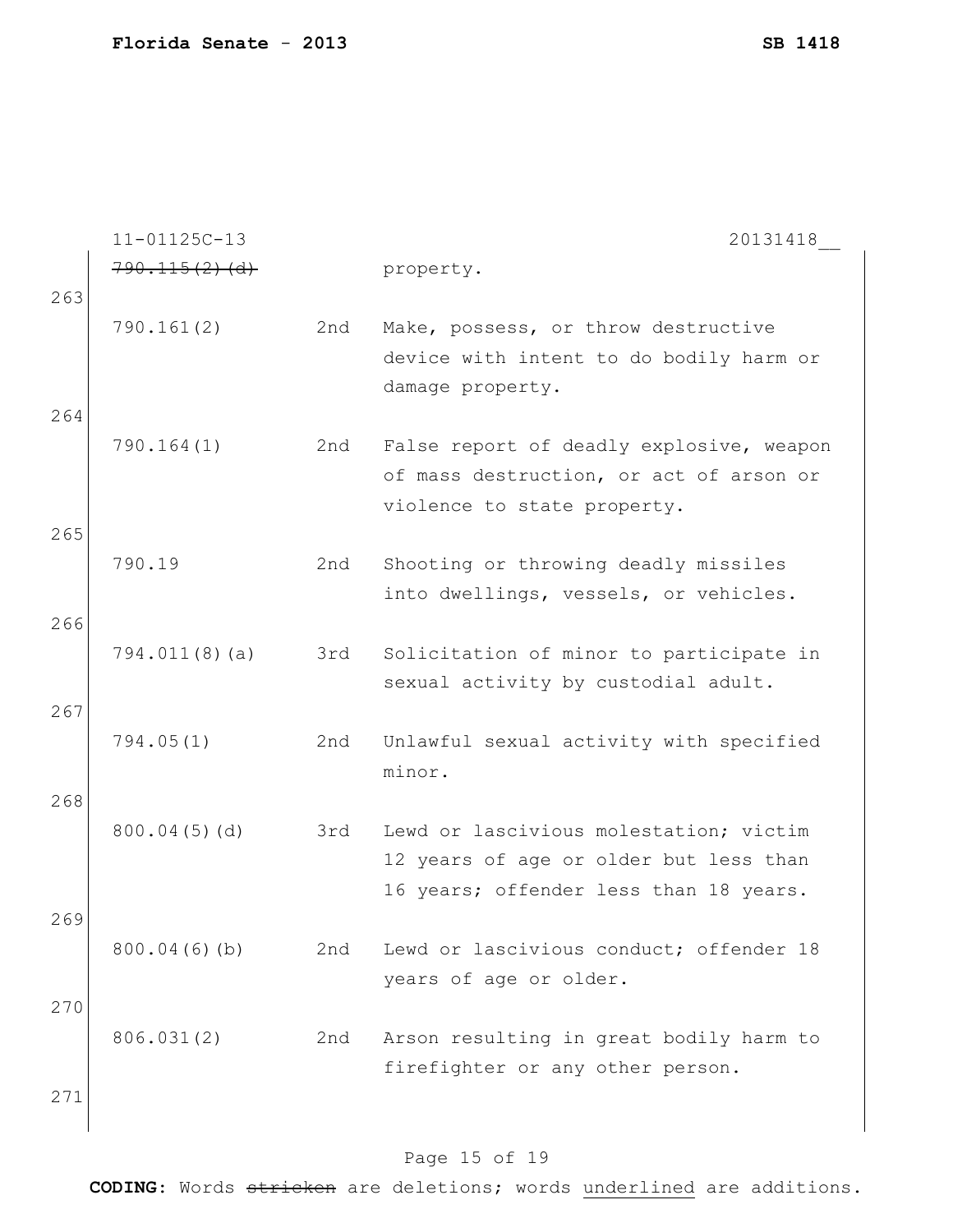|     | $11 - 01125C - 13$ |     | 20131418                                                                                    |
|-----|--------------------|-----|---------------------------------------------------------------------------------------------|
|     | 810.02(3)(c)       | 2nd | Burglary of occupied structure; unarmed;<br>no assault or battery.                          |
| 272 |                    |     |                                                                                             |
|     | 810.145(8)(b)      | 2nd | Video voyeurism; certain minor victims;<br>2nd or subsequent offense.                       |
| 273 |                    |     |                                                                                             |
|     | 812.014(2)(b)1.    | 2nd | Property stolen \$20,000 or more, but<br>less than \$100,000, grand theft in 2nd<br>degree. |
| 274 |                    |     |                                                                                             |
|     | 812.014(6)         | 2nd | Theft; property stolen \$3,000 or more;<br>coordination of others.                          |
| 275 |                    |     |                                                                                             |
|     | 812.015(9)(a)      | 2nd | Retail theft; property stolen \$300 or<br>more; second or subsequent conviction.            |
| 276 |                    |     |                                                                                             |
|     | 812.015(9)(b)      | 2nd | Retail theft; property stolen \$3,000 or<br>more; coordination of others.                   |
| 277 |                    |     |                                                                                             |
|     | 812.13(2)(c)       | 2nd | Robbery, no firearm or other weapon<br>(strong-arm robbery).                                |
| 278 |                    |     |                                                                                             |
|     | 817.034(4)(a)1.    | 1st | Communications fraud, value greater than<br>\$50,000.                                       |
| 279 |                    |     |                                                                                             |
|     | 817.4821(5)        | 2nd | Possess cloning paraphernalia with<br>intent to create cloned cellular<br>telephones.       |
| 280 |                    |     |                                                                                             |

## Page 16 of 19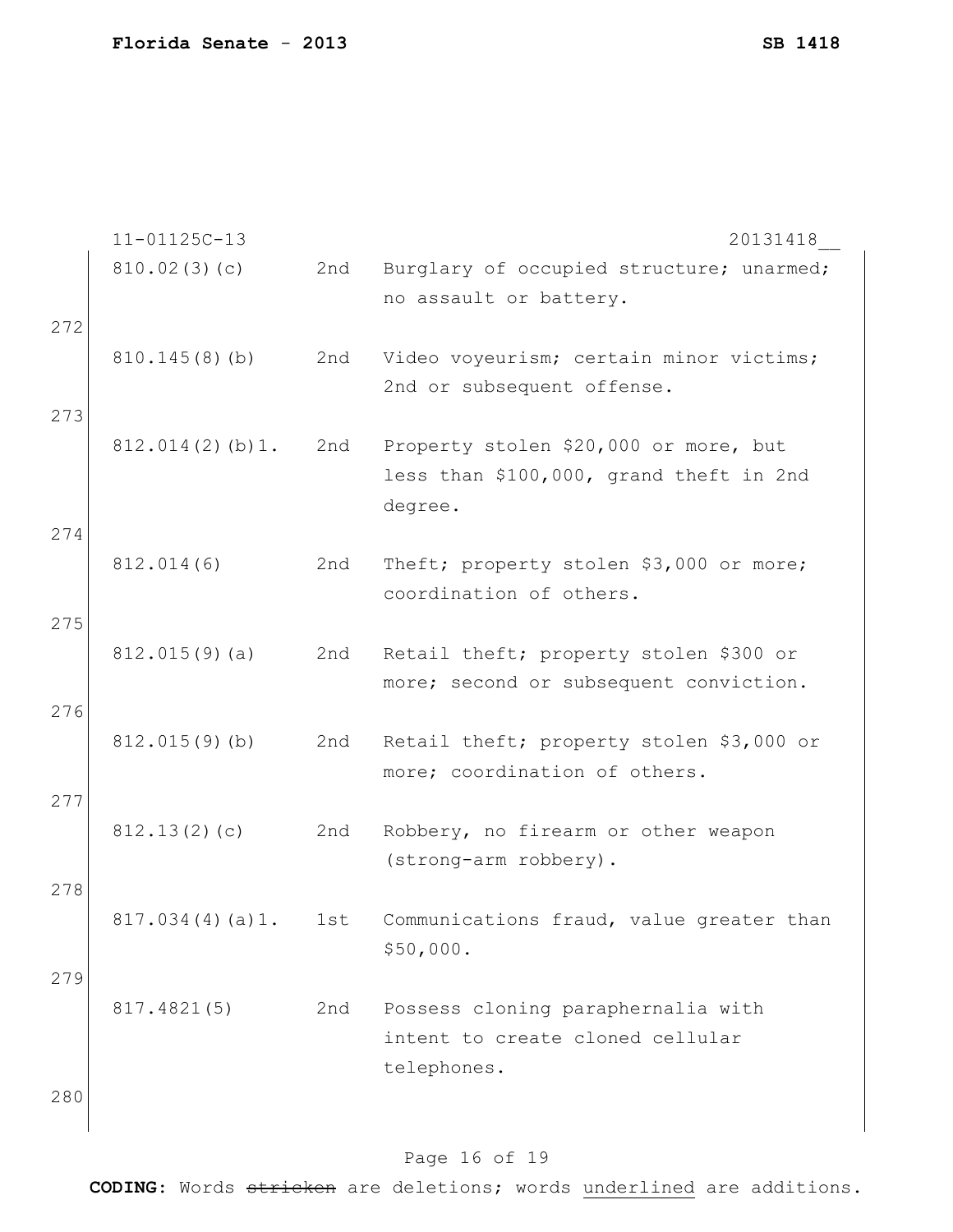|     | $11 - 01125C - 13$ |     | 20131418                                                                                           |
|-----|--------------------|-----|----------------------------------------------------------------------------------------------------|
|     | 825.102(1)         | 3rd | Abuse of an elderly person or disabled<br>adult.                                                   |
| 281 |                    |     |                                                                                                    |
|     | 825.102(3)(c)      | 3rd | Neglect of an elderly person or disabled<br>adult.                                                 |
| 282 |                    |     |                                                                                                    |
|     | 825.1025(3)        | 3rd | Lewd or lascivious molestation of an<br>elderly person or disabled adult.                          |
| 283 |                    |     |                                                                                                    |
|     | 825.103(2)(c)      | 3rd | Exploiting an elderly person or disabled<br>adult and property is valued at less<br>than \$20,000. |
| 284 |                    |     |                                                                                                    |
| 285 | 827.03(2)(c)       | 3rd | Abuse of a child.                                                                                  |
|     | 827.03(2)(d)       | 3rd | Neglect of a child.                                                                                |
| 286 |                    |     |                                                                                                    |
|     | 827.071(2) &       | 2nd | Use or induce a child in a sexual                                                                  |
|     | (3)                |     | performance, or promote or direct such<br>performance.                                             |
| 287 |                    |     |                                                                                                    |
|     | 836.05             | 2nd | Threats; extortion.                                                                                |
| 288 |                    |     |                                                                                                    |
|     | 836.10             | 2nd | Written threats to kill or do bodily<br>injury.                                                    |
| 289 |                    |     |                                                                                                    |
|     | 843.12             | 3rd | Aids or assists person to escape.                                                                  |
| 290 | 847.011            | 3rd | Distributing, offering to distribute, or                                                           |
|     |                    |     |                                                                                                    |

## Page 17 of 19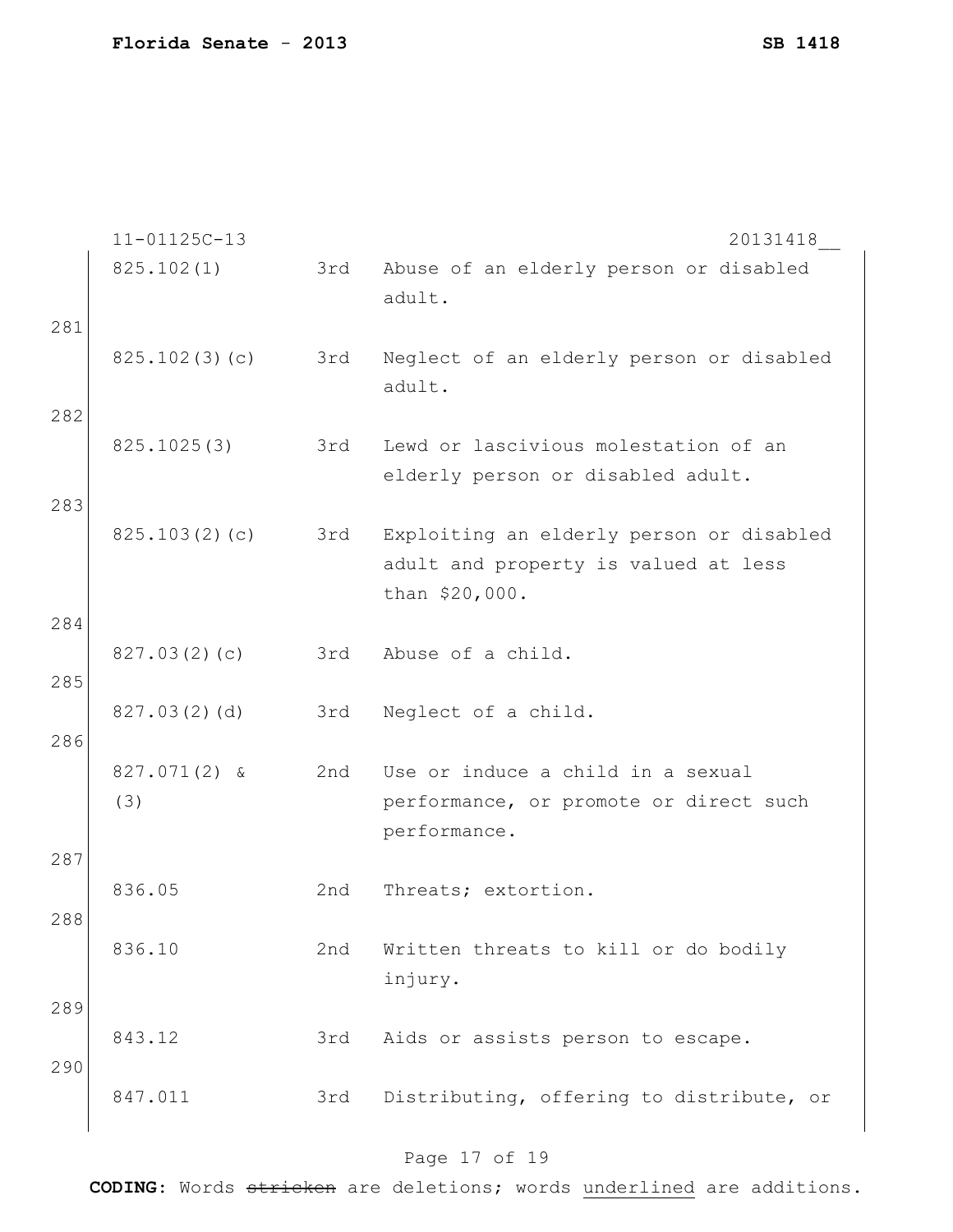|     | $11 - 01125C - 13$ |     | 20131418                                                                         |
|-----|--------------------|-----|----------------------------------------------------------------------------------|
|     |                    |     | possessing with intent to distribute                                             |
|     |                    |     | obscene materials depicting minors.                                              |
| 291 |                    |     |                                                                                  |
|     | 847.012            | 3rd | Knowingly using a minor in the                                                   |
|     |                    |     | production of materials harmful to                                               |
|     |                    |     | minors.                                                                          |
| 292 |                    |     |                                                                                  |
|     | 847.0135(2)        | 3rd | Facilitates sexual conduct of or with a<br>minor or the visual depiction of such |
|     |                    |     | conduct.                                                                         |
| 293 |                    |     |                                                                                  |
|     | 914.23             | 2nd | Retaliation against a witness, victim,                                           |
|     |                    |     | or informant, with bodily injury.                                                |
| 294 |                    |     |                                                                                  |
|     | 944.35(3)(a)2.     | 3rd | Committing malicious battery upon or                                             |
|     |                    |     | inflicting cruel or inhuman treatment on                                         |
|     |                    |     | an inmate or offender on community                                               |
|     |                    |     | supervision, resulting in great bodily                                           |
|     |                    |     | harm.                                                                            |
| 295 | 944.40             | 2nd | Escapes.                                                                         |
| 296 |                    |     |                                                                                  |
|     | 944.46             | 3rd | Harboring, concealing, aiding escaped                                            |
|     |                    |     | prisoners.                                                                       |
| 297 |                    |     |                                                                                  |
|     | 944.47(1)(a)5.     | 2nd | Introduction of contraband (firearm,                                             |
|     |                    |     | weapon, or explosive) into correctional                                          |
|     |                    |     | facility.                                                                        |
| 298 |                    |     |                                                                                  |
|     |                    |     |                                                                                  |

## Page 18 of 19